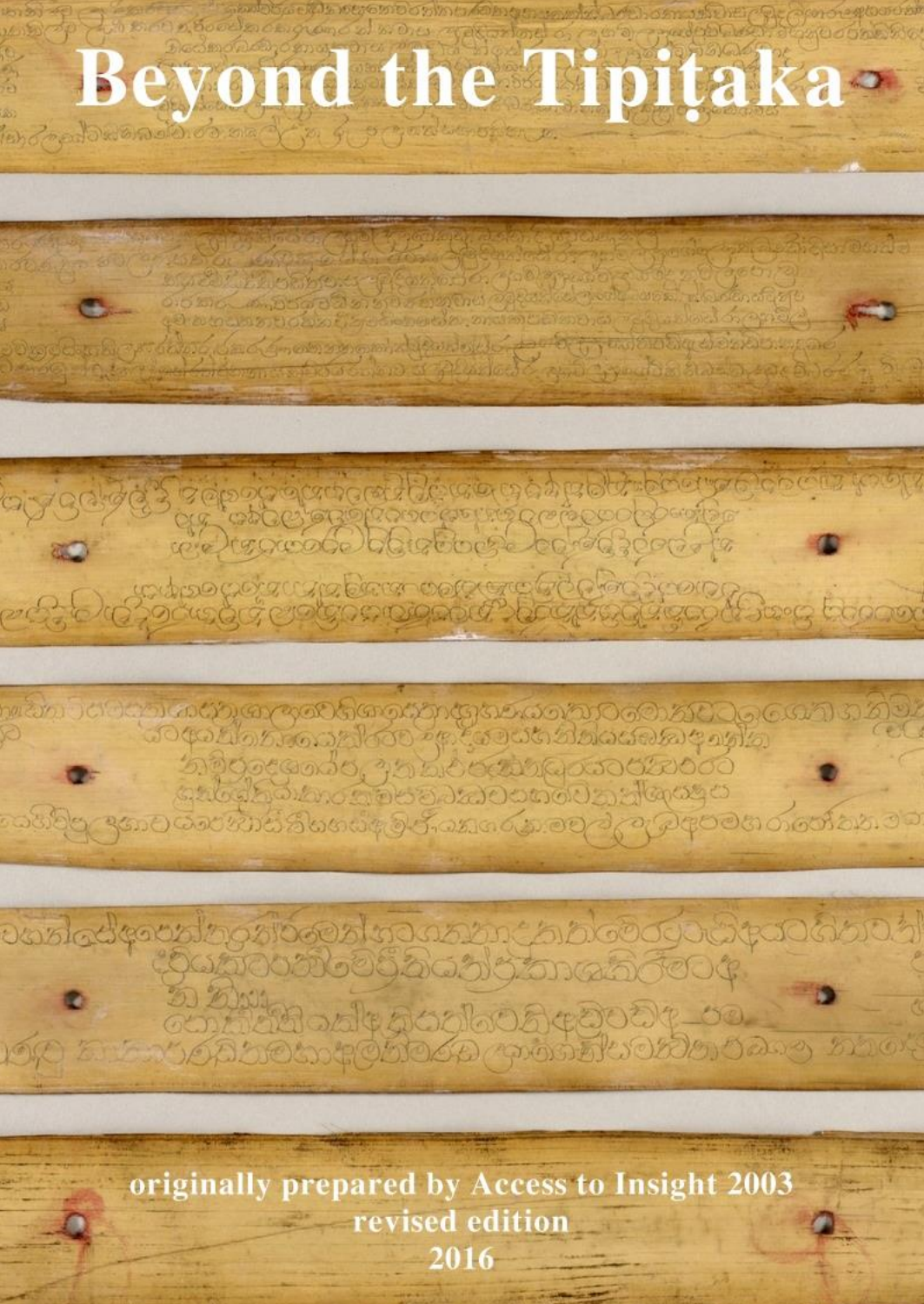# **Beyond the Tipiṭaka**

#### *A Field Guide to Post-canonical Pāḷi Literature*

#### *© 2002 access-to-insight*

#### *Note on the 2016 ABT edition*

I have somewhat updated this document, which in substance was prepared by John Bullit for Access to Insight in 2003. Diacritics have been added by Ashin Sopāka. Corrections and rearrangements have been made by myself, without notice. One major difference is the inclusion of Ven Buddhadatta's works amongst the commentaries, which is how they have always been treated by the tradition, and not in the Abhidhamma Manuals and Miscellaneous sections. I have not expanded it greatly, but have made a couple of additions, when materials didn't seem to be known to the original author.<sup>1</sup>

Anandajoti Bhikkhu November, 2016

<sup>&</sup>lt;sup>1</sup> For comprehensive coverage of these materials see Ven. Nyanatusita's, A Reference Table of Pali Literature (Wheel BP607S).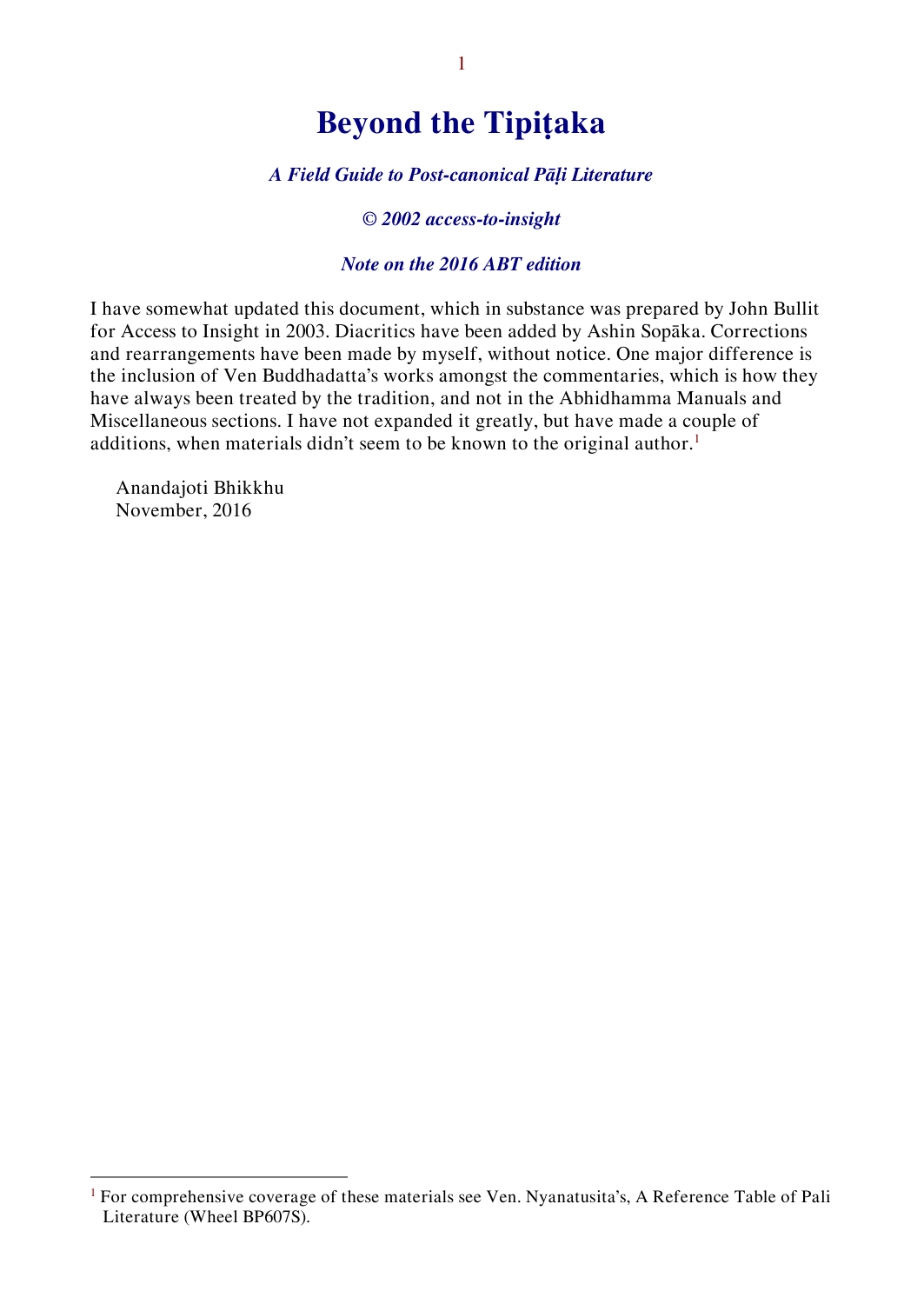# **Table of Contents**

#### **[Introduction](#page-3-0)**

[The origins of the post-canonical texts](#page-3-1) [Why these texts matter](#page-4-0) [The authority of the texts](#page-5-0)

# **[A Field Guide](#page-6-0)**

[Commentaries and Sub-commentaries](#page-6-1) [Para-canonical Texts](#page-8-0) [Chronicles and Historical Accounts](#page-9-0) [The Life of the Buddha](#page-10-0) [Abhidhamma Manuals](#page-11-0) [Miscellaneous](#page-11-1)

**[Sources](#page-12-0)**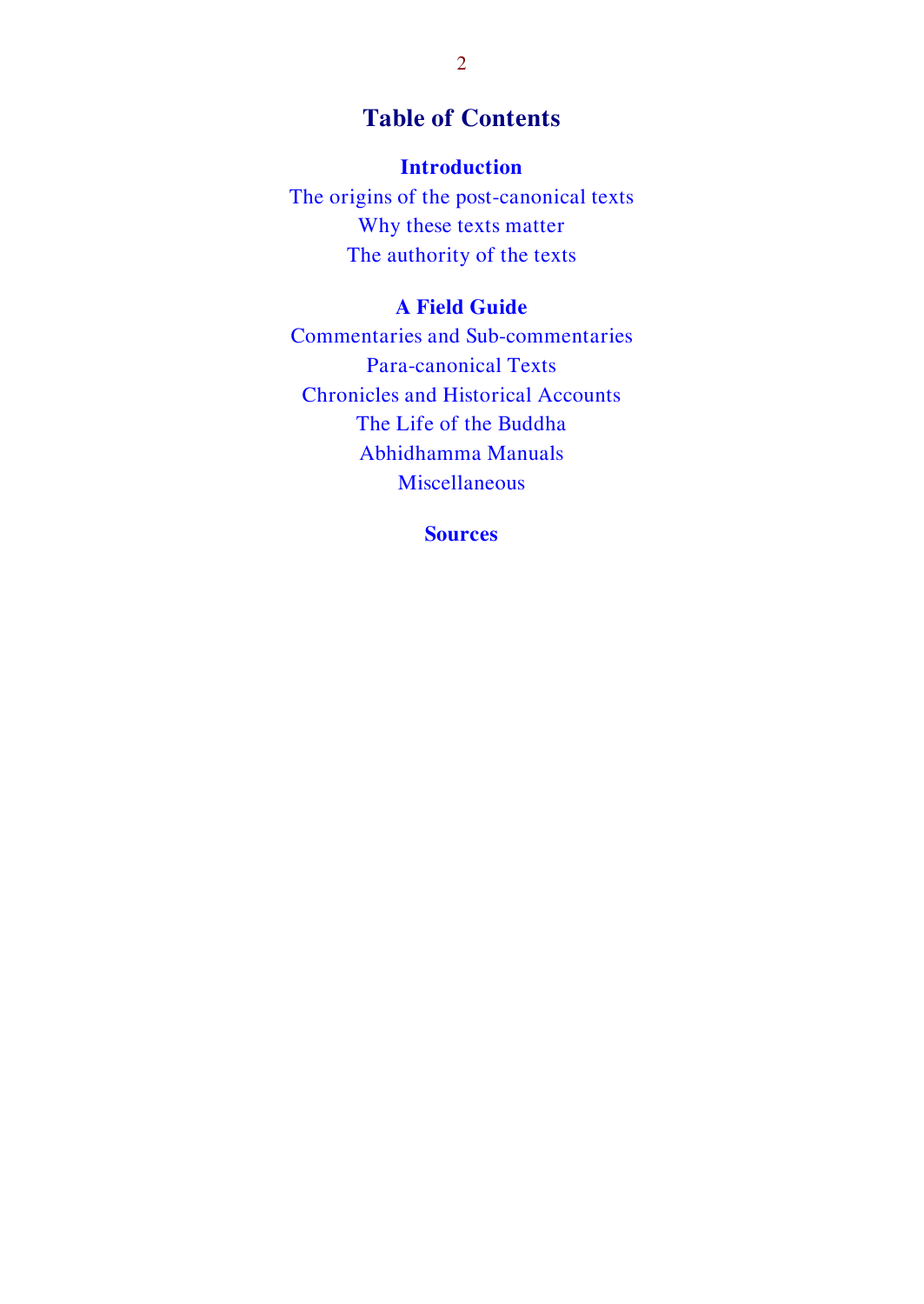# **Preface**

A quick glance through the pages of the Pāli Text Society's publications catalog should be enough to convince anyone that there is much more to classical Pāḷi literature than the Tipitaka alone. Intermingled with the familiar Nikāyas, Vinaya texts, and Abhidhamma are scores of titles with long, scarcely-pronounceable Pāḷi names. Although many western students of Buddhism may be unacquainted with these works (indeed, most have never been translated into English), these books have for centuries played a crucial role in the development of Buddhist thought and practice across Asia and, ultimately, the West. In fact, in some countries they are as deeply treasured as the suttas themselves. But what are these ancient books, and what relevance do they have to the western student of Buddhism in the 21st century? Although complete answers to these questions lie well beyond the range of my abilities, I hope that this short document will provide enough of a road map to help orient the interested student as he or she sets out to explore this vast corpus of important Buddhist literature.

This article is in two parts. The Introduction provides historical background to the texts and offers some thoughts on why these texts are so valuable to the Theravāda tradition. The Field Guide is essentially an annotated table of contents, in which I borrow heavily from a variety of sources to describe each text.

# <span id="page-3-1"></span><span id="page-3-0"></span>**Introduction**

#### **The origins of the post-canonical texts**

The Tipitaka (Pāli canon) assumed its final form at the Third Buddhist Council (ca. 250 BCE) and was first committed to writing sometime in the 1st c. BCE. Shortly thereafter Buddhist scholar-monks in Sri Lanka and southern India began to amass a body of secondary literature: commentaries on the Tipitaka itself, historical chronicles, textbooks, Pāḷi grammars, articles by learned scholars of the past, and so on. Most of these texts were written in Sinhala, the language of Sri Lanka, but because Pāli – not Sinhala – was the *lingua franca* of Theravāda, few Buddhist scholars outside Sri Lanka could study them. It wasn't until the 5th c. CE, when the Indian monk Buddhaghosa began the laborious task of collating the ancient Sinhala commentaries and translating them into Pāḷi, that these books first became accessible to non-Sinhala speakers around the Buddhist world. These commentaries (*aṭṭhakathā*) offer meticulously detailed explanations and analyses – phrase-by-phrase and word-by-word – of the corresponding passages in the Tipitaka.

After Buddhaghosa the catalog of post-canonical Pāḷi literature continued to grow with the addition of commentaries by both Buddhadatta (5th c.) and Dhammapāla (6th c.), and sub-commentaries (*ṭīkā*) by Dhammapāla on several of Buddhaghosa's *aṭṭhakathās*. During this time, and in the centuries that followed, other writers prepared Pāḷi translations of additional early Sinhala texts. These ranged from poetic hymns in celebration of the Buddha, to chronicles tracing the first millennium of Buddhist history, to detailed Abhidhamma textbooks. Most of the major post-canonical works, including the sub-commentaries, were completed by the 12th c.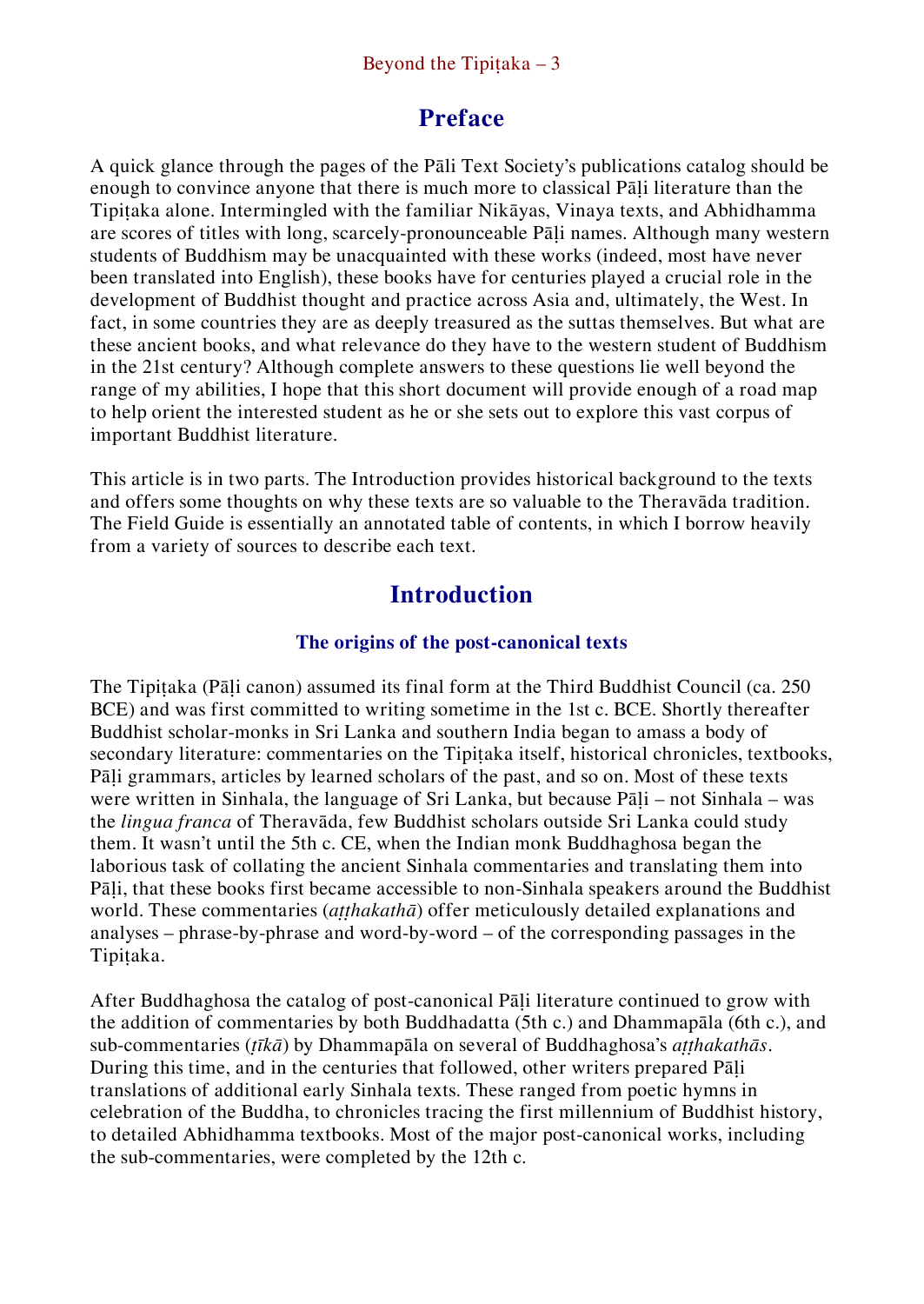#### <span id="page-4-0"></span>**Why these texts matter**

Post-canonical Pāli literature supplements the Tipitaka in several important ways. First, the chronicles and commentaries provide a vital thread of temporal continuity that links us, via the persons and historical events of the intervening centuries, to the Tipitaka's world of ancient India. A Tipitaka without this accompanying historical thread would forever be an isolated anachronism to us, its message lost in clouds of myth and fable, its pages left to gather dust in museum display cases alongside ancient Egyptian mummies. These texts remind us that the Dhamma is not an artifact but a practice, and that we belong to a long line of seekers who have endeavored, through patient practice, to keep these teachings alive.

Second, almost everything we know today about the early years of Buddhism comes to us from these post-canonical books. Though the archaeological evidence from that era is scant and the Tipitaka itself contains only a handful of passages describing events that followed the Buddha's death, $2$  the commentaries and chronicles contain a wealth of historical information with which we are able to partially reconstruct the early history of Buddhism. The texts illuminate a host of important historical events and trends: how the Tipitaka came to be preserved orally; when it was first written down, and why; how the Tipitaka came close to extinction; how the Buddha's teachings spread across south Asia; how and when the various schools and factions within Buddhism arose; and so on. But these are not just idle concerns for the amusement of academicians. Any practitioner, of any century, stands to benefit from understanding how the early Buddhists lived, how they put the Buddha's teachings into practice, what challenges they faced; we stand to learn from those who have gone before. And there are other lessons to be learned from history. For example, knowing that it was the actions of just a few individuals that averted the extinction of the Tipiṭaka<sup>3</sup> reminds us that it is ultimately up to individuals like ourselves to safeguard the teachings today. Without the post-canonical texts important lessons like these – if not the Tipiṭaka itself – might have been lost forever to the mists of time.

Third, these texts – particularly the commentaries – help us make sense of the suttas and give us clues about their context that we might otherwise miss. For example, the famous Satipaṭṭhāna Sutta (MN 10) is popularly cited today as evidence that all one needs to achieve Awakening is a week or two of unrelenting mindfulness practice. But the commentary (Papañcasūdanī) suggests another viewpoint. It explains that the Buddha's audience for this particular discourse (the villagers of Kammāsadamma) were already well established in their practice of mindfulness and virtue. They were not coming to meditation practice "cold" but were, in fact, unusually well prepared to receive this deep

<sup>2</sup> For example, DN 16, MN 108, and Vinaya Cūḷavagga XI and XII.

<sup>&</sup>lt;sup>3</sup> In the early decades of the 1st c. BCE in Sri Lanka – then the hub of Theravada Buddhist scholarship and monastic training – several forces combined that would threaten the continuity of the ancient oral tradition by which the Pāḷi Tipiṭaka had been passed down from one generation of monks to the next. A rebellion against the king and invasions from south India forced many monks to flee the island. At the same time a famine of unprecedented proportions descended on the island for a dozen years. The commentaries recount heroic stories of monks who, fearing that the treasure of the Tipitaka might forever be lost, retreated to the relative safety of the south coast, where they survived only on roots and leaves, reciting the texts amongst themselves day and night. The continuity of the Tipitaka hung by a thread: at one point only one monk was able to recite the Niddesa {PLL p. 76}.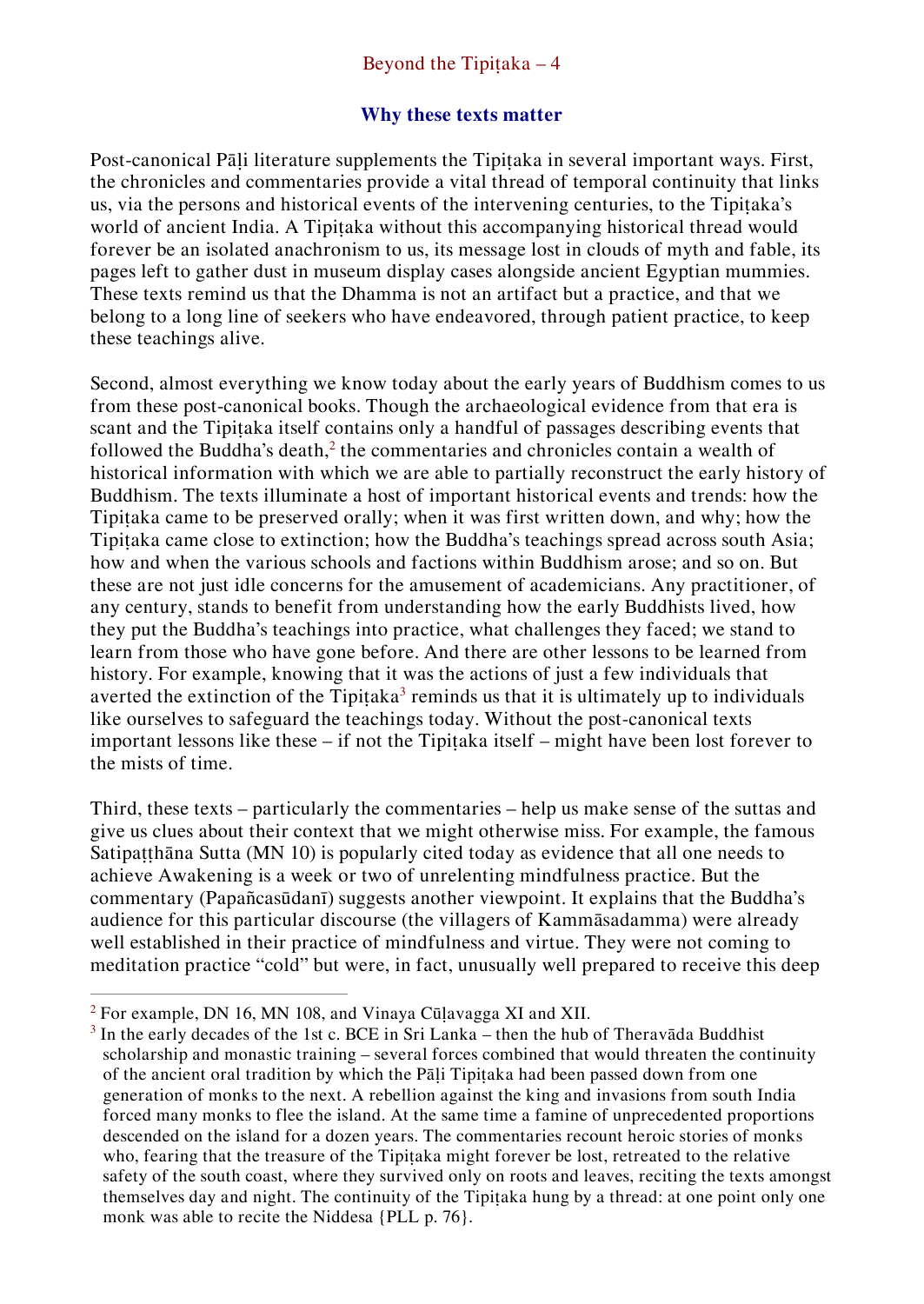teaching – a point not apparent from the text of the sutta itself. The commentary thus reminds us that there are some important fundamentals to be developed before one undertakes intensive meditation practice.

Finally, the commentaries often contain magnificent stories to illustrate and amplify upon points of Dhamma that are made in the suttas. For example, Dhp 114 takes on a much richer meaning in light of the commentary's background story – the famous parable of Kisāgotamī and the mustard seed.<sup>4</sup> Commentarial stories like this one (and there are many more) offer valuable Dhamma teachings in their own right.

#### <span id="page-5-0"></span>**The authority of the texts**

One might reasonably wonder: how can a collection of texts written a thousand years after the Buddha's death possibly represent his teachings reliably? How can we be sure they aren't simply derivative works, colored by a host of irrelevant cultural accretions? First of all, although many of these texts were indeed first written in Pali a thousand years after the Buddha, most Sinhala versions upon which they were based were written much earlier, having themselves been passed down via an ancient and reliable oral tradition. But (one might object) mustn't those early texts themselves be suspect, since they are based only on hearsay? Perhaps, but by this argument we should reject the entire oral tradition – and hence the entire Tipiṭaka itself, which similarly emerged from an oral tradition long after the Buddha's death. Surely that is taking things too far.

But what of the credentials of the commentators themselves: can their words be trusted? In addition to living a monastic life immersed in Dhamma, the compilers of the commentaries possessed unimpeachable literary credentials: intimate acquaintance with the Tipiṭaka, mastery of the Pāḷi and Sinhala languages, and expert skill in the art of careful scholarship. We have no reason to doubt either their abilities or the sincerity of their intentions.

And what of their first-hand understanding of Dhamma: if the commentators were scholars first and foremost, would they have had sufficient meditative experience to write with authority on the subject of meditation? This is more problematic. Perhaps commentators like Buddhaghosa had enough time (and accumulated merit) both for mastering meditation and for their impressive scholarly pursuits; we will never know. But it is noteworthy that the most significant discrepancies between the Canon and its commentaries concern meditation – in particular, the relationship between concentration meditation and insight.<sup>5</sup> The question of the authority of the post-canonical texts thus remains a point of controversy within Theravāda Buddhism.

 $4$  The commentary tells how Kisagotami, distraught by the death of her son, carried his corpse from door to door, in search of a cure for his ailment. Finally she met the Buddha, who promised a cure if she would simply fetch a few mustard seeds from a household that had never been touched by death. Unable to find any such household, she eventually came to her senses, understood the inevitability of death, and was at last able to let go of both the corpse and her grief (the full story of Kisāgotamī's life is retold in Great Disciples of the Buddha, Bhikkhu Bodhi, ed. (Boston: Wisdom Publications, 1997)).

<sup>5</sup> See BR p.145.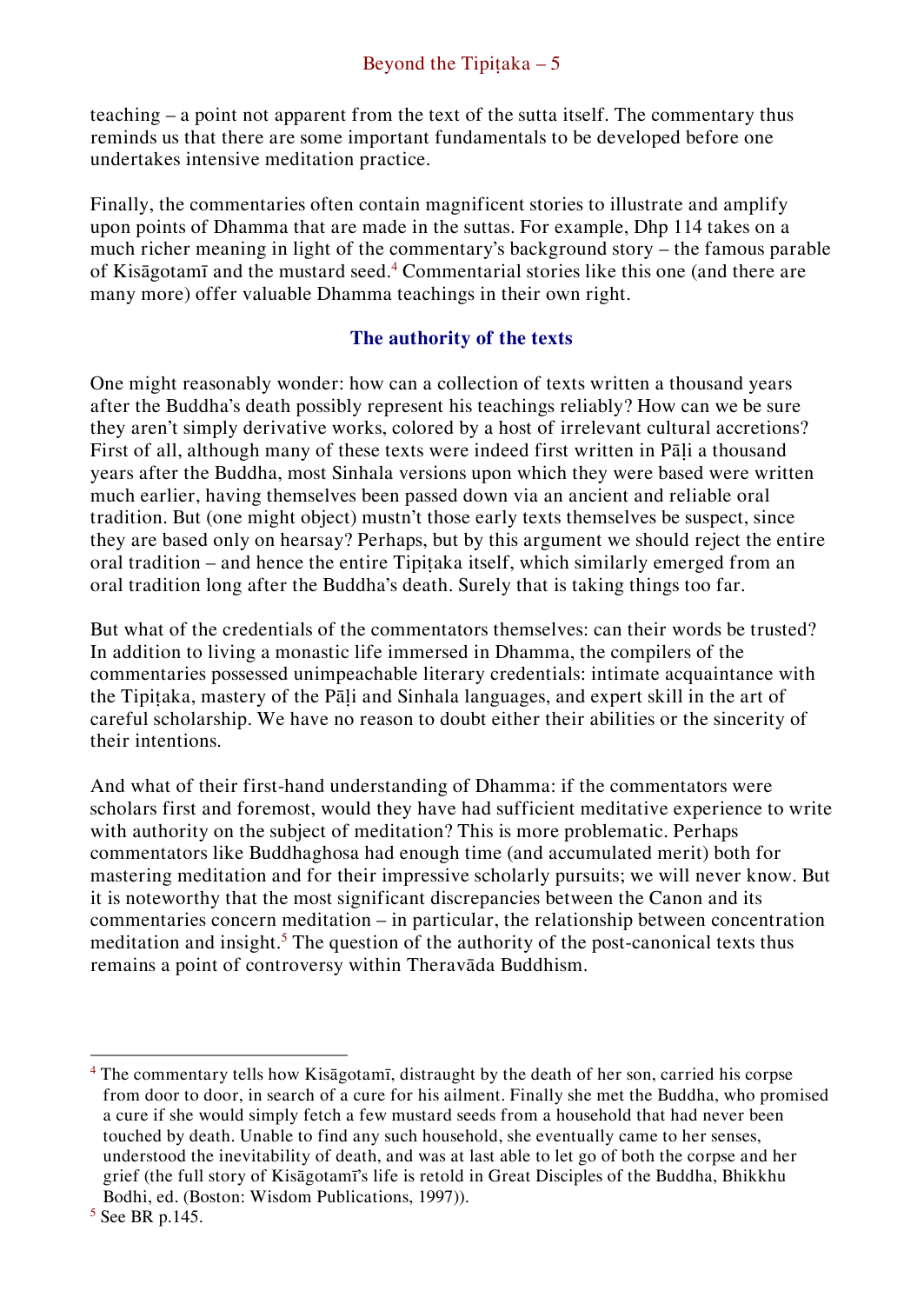It is important to remember that the ultimate function of the post-canonical texts is – like that of the Tipiṭaka itself – to assist the student in the quest for *nibbāna*, the highest goal of Buddhist practice. Concerns about authorship and authority recede when the texts are subjected to the same healthy skeptical attitude and empirical approach that should be familiar to every student of the suttas. If a commentary sheds light on a murky corner of a sutta or helps us understand a subtle point of Vinaya or of Abhidhamma, or if the chronicles remind us that we hold the future history of Dhamma in our hands, then to that extent they help us clear the path ahead. And if they can do even that much, then – no matter who wrote them and from whence they came – these texts will have demonstrated an authority beyond reproach.<sup>6</sup>

# <span id="page-6-0"></span>**A Field Guide**

In the following guide, I have arranged the most popular post-canonical titles thematically and by date (Common Era). Authors' names are followed by the date of authorship (if known). The authors of these texts were all monks, but for the sake of concision, I have dropped the honorific "Ven." from their names. Each non-commentarial title is followed by a brief description. Many of these descriptions were lifted verbatim from other sources (see Sources, below). Page numbers from these sources are given in the braces {}. Most of these titles have been published in romanized Pāḷi by the Pāḷi Text Society (PTS); the few for which English translations are available are noted, giving the translator, date of translation, and publisher.

For the purposes of this guide, the post-canonical texts may be grouped into the following categories:

| <b>Source Text</b>                                                        | Commentary (Atthakathā)                                                                                                     | Sub-commentary $(T\bar{u}\bar{k}\bar{a})$                                                                                                                                    |
|---------------------------------------------------------------------------|-----------------------------------------------------------------------------------------------------------------------------|------------------------------------------------------------------------------------------------------------------------------------------------------------------------------|
| Vinaya Piţaka                                                             |                                                                                                                             |                                                                                                                                                                              |
| Pātimokkha                                                                | Kankhāvitaranī<br>a.k.a. Pātimokkha-Atthakathā<br>(Buddhaghosa; 5th c.)                                                     | Vinayatthamañjusa<br>(Buddhanāga; 12th c.)                                                                                                                                   |
| Pārājika,<br>Pācittiya,<br>Mahakkhandhaka,<br>Cūlakkhandhaka,<br>Parivāra | Samantapāsādikā<br>(Buddhaghosa; 5th c.)                                                                                    | Vajirabuddhi-țīkā<br>(Vajirabuddhi; 11-12th c.)<br>Sāratthadīpanī<br>(Sariputta; 12th c.)<br>Vimativinodanī<br>(Mahākassapa of Cola; 12th c.)                                |
|                                                                           | Vinayavinicchaya (Buddhadatta; 5th c.).<br>A summary, in verse form, of the first<br>four books of the Vinaya {HPL p. 177}. | Uttaravinicchaya<br>$(Buddhadatta; 5th c.).$ A<br>summary, in verse form, of the<br>Parivāra, the fifth and final<br>book of the Vinaya {HPL p.<br>167; PLL p. 33 $\{25\}$ . |

## <span id="page-6-1"></span>**Commentaries and Sub-commentaries**

 $\overline{a}$ <sup>6</sup> See "'When you know for yourselves...': The Authenticity of the Pāḷi Suttas," by Thanissaro Bhikkhu.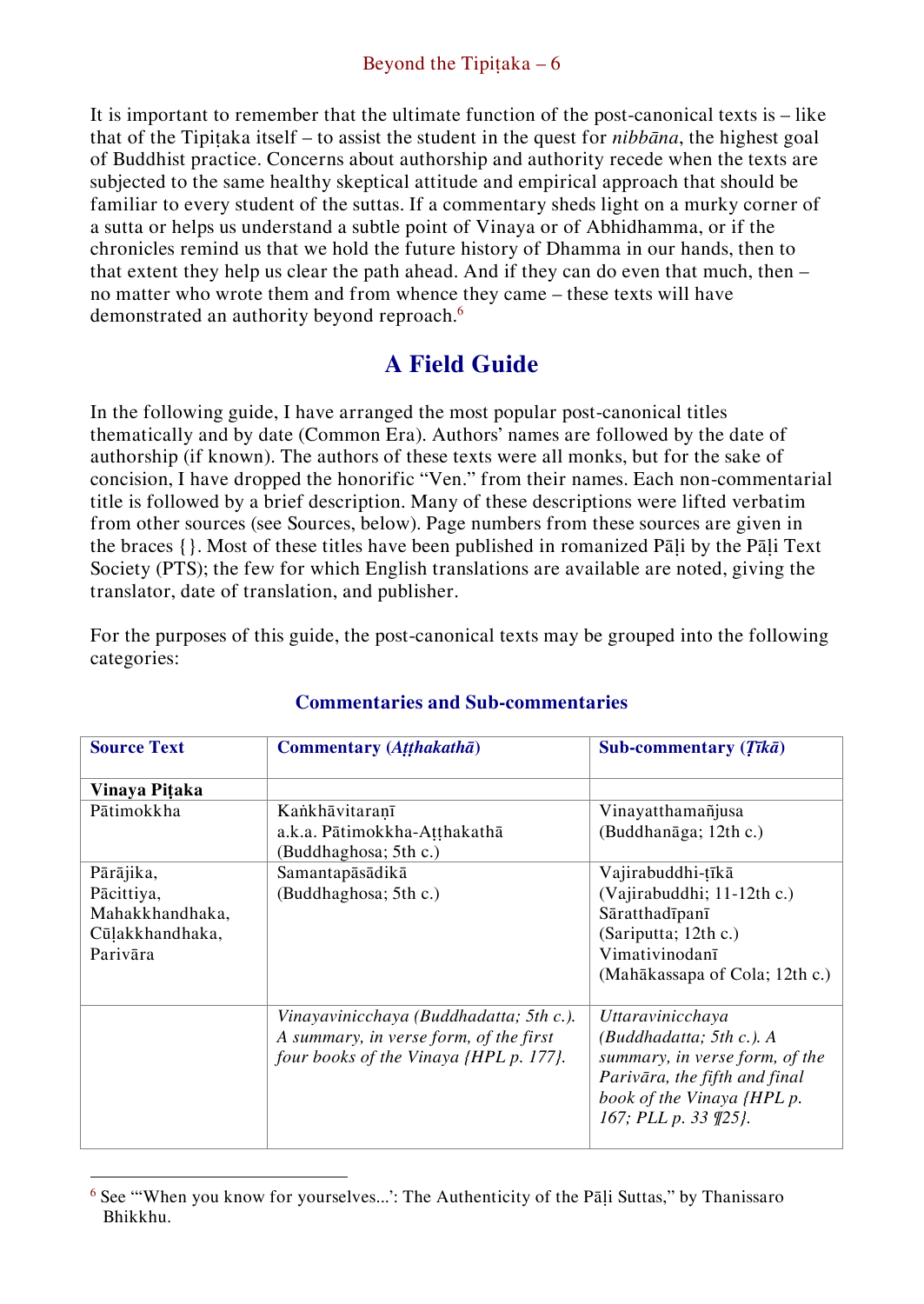| Sutta Pițaka      |                                      |                      |
|-------------------|--------------------------------------|----------------------|
| Dīgha Nikāya      | Sumangalavilāsinī                    | Dīghanikāya-țīkā     |
|                   | (Buddhaghosa; 5th c.)                | (Dhammapāla; 6th c.) |
| Majjhima Nikāya   | Papañcasūdanī                        | Majjhimanikāya-țīkā  |
|                   | (Buddhaghosa; 5th c.)                | (Dhammapāla; 6th c.) |
| Samyutta Nikāya   | Sāratthappakāsinī                    | Samyuttanikāya-țīkā  |
|                   | (Buddhaghosa; 5th c.)                | (Dhammapāla; 6th c.) |
| Anguttara Nikāya  | Manorathapūraņī                      | Sāratthamañjusa-țīkā |
|                   | (Buddhaghosa; 5th c.)                | (Sariputta; 12th c.) |
| Khuddaka Nikāya   |                                      |                      |
| Khuddakapāṭha     | Paramatthajotikā (I)                 |                      |
|                   | (Buddhaghosa; 5th c.)                |                      |
| Dhammapada        | Dhammapada-atthakathā                |                      |
|                   | (Buddhaghosa; 5th c.)                |                      |
|                   | (trans.: E.W. Burlingame, 1921, PTS) |                      |
| Udāna             | Paramatthadīpanī (I)                 |                      |
|                   | Udana-Atthakathā                     |                      |
|                   | (Dhammapāla; 6th c.)                 |                      |
| Itivuttaka        | Paramatthadīpanī (II)                |                      |
|                   | Itivuttaka-Ațțhakathā                |                      |
|                   | (Dhammapāla; 6th c.)                 |                      |
| Suttanipāta       | Paramatthajotikā (II)                |                      |
|                   | Suttanipāta-Atthakathā               |                      |
|                   | (Buddhaghosa; 5th c.)                |                      |
| Vimānavatthu      | Paramatthadīpanī (III)               |                      |
|                   | Vimanavatthu-Atthakathā              |                      |
|                   | (Dhammapāla; 6th c.)                 |                      |
| Petavatthu        | Paramatthadīpanī (IV)                |                      |
|                   | Petavatthu-Atthakathā                |                      |
|                   | (Dhammapāla; 6th c.)                 |                      |
| Theragāthā        | Paramatthadīpanī (V)                 |                      |
|                   | Theragāthā-Atthakathā                |                      |
|                   | (Dhammapāla; 6th c.)                 |                      |
| Therīgāthā        | Paramatthadīpanī (VI)                |                      |
|                   | Therīgāthā-Aṭṭhakathā                |                      |
|                   | (Dhammapāla; 6th c.)                 |                      |
| Jātaka            | Jātakatthavannanā                    |                      |
|                   | Jātaka-Atthakathā                    |                      |
|                   | (Buddhaghosa; 5th c.)                |                      |
|                   | (trans.: various, 1895, PTS)         |                      |
| Niddesa           | Sadhammapajotikā                     |                      |
|                   | (Upasena; 5th c.)                    |                      |
| Pațisambhidāmagga | Sadhammappakāsinī                    |                      |
|                   | (Mahānāma; 6th c.)                   |                      |
| Apadāna           | Visuddhajanavilāsinī                 |                      |
|                   | (unknown)                            |                      |
| Buddhavamsa       | Madhuratthavilāsinī                  |                      |
|                   | (Buddhadatta; 5th c.)                |                      |
|                   | (trans.: I.B. Horner, 1978, PTS)     |                      |
| Cariyāpițaka      | Paramatthadīpanī (VII)               |                      |
|                   | Cariyāpițaka-Ațțhakathā              |                      |
|                   | (Dhammapāla; 6th c.)                 |                      |
| Nettipakarana     | Netti-Atthakathā                     | Līnatthavannanā      |
|                   | (Dhammapāla; 6th c.)                 | (Dhammapāla; 6th c.) |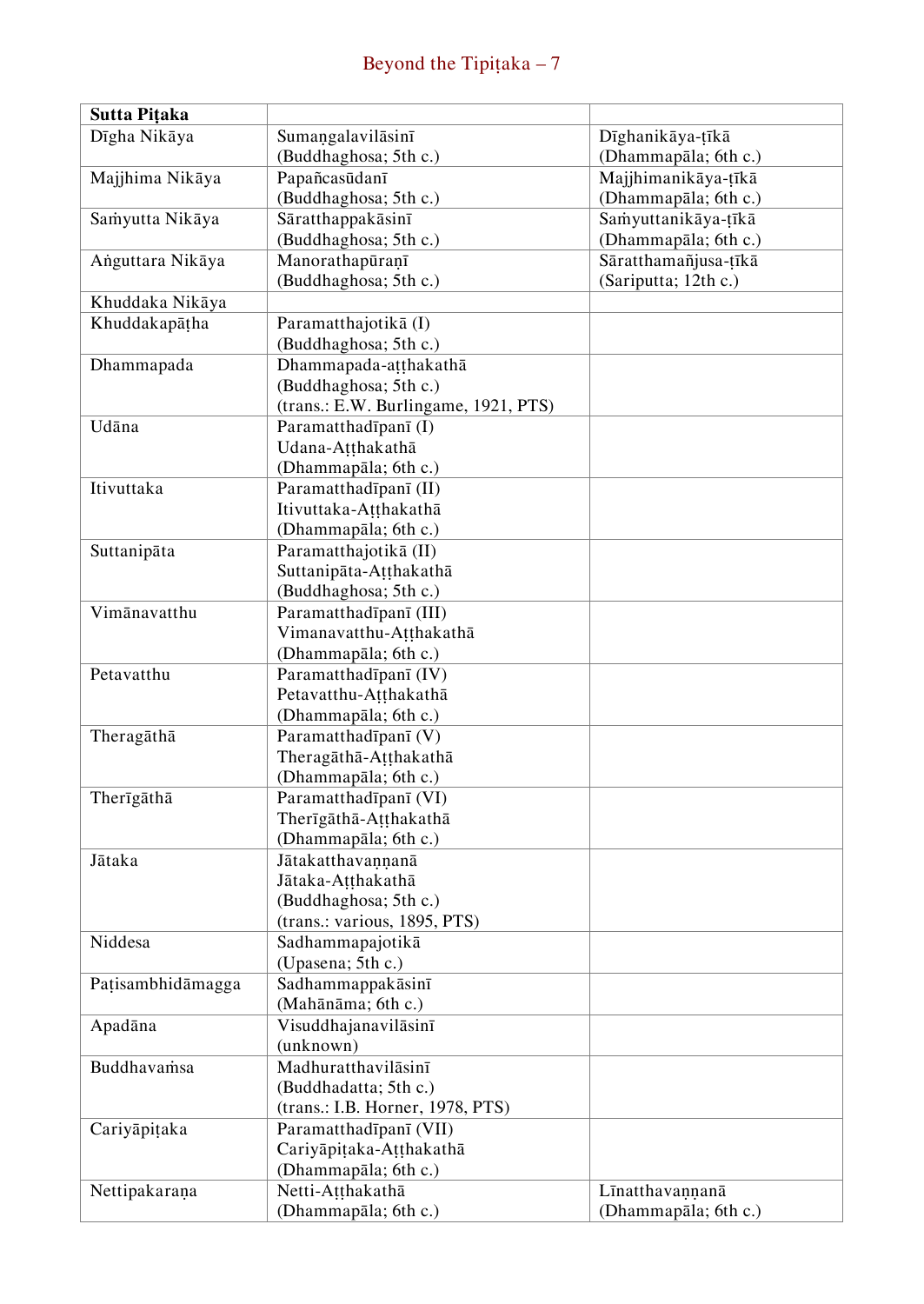| Petakopadesa      |                                                                                                                                                         |                                                                  |
|-------------------|---------------------------------------------------------------------------------------------------------------------------------------------------------|------------------------------------------------------------------|
| Milindapañhā      |                                                                                                                                                         | Milindațīkā                                                      |
|                   | Nettipakaraņa, Petakopadesa, and<br>Milindapañhā are considered para-<br>canonical, being late additions,<br>unknown to the commentaries. See<br>below. |                                                                  |
| Abhidhamma Pitaka |                                                                                                                                                         |                                                                  |
| Dhammasanganī     | Atthasalini<br>(Buddhaghosa; 5th c.)<br>(trans.: Pe Maung Tin, 1920, PTS)                                                                               | Līnatthapada-vaņņanā<br>(Ānanda Vanaratanatissa; 7-<br>$8th$ c.) |
| Vibhanga          | Sammohavinodanī<br>(Buddhaghosa; 5th c.)<br>(trans.: U Nārada, 1962, PTS)                                                                               |                                                                  |
| Kathāvatthu       | Pañcappakaraņa-ațțhakathā                                                                                                                               |                                                                  |
| Puggalapaññatti   | Pañcappakarana-aṭṭhakathā                                                                                                                               |                                                                  |
| Dhātukathā        | Pañcappakarana-aṭṭhakathā                                                                                                                               |                                                                  |
| Yamaka            | Pañcappakarana-aṭṭhakathā                                                                                                                               |                                                                  |
| Pațțhāna          | Pañcappakaraņa-aṭṭhakathā                                                                                                                               |                                                                  |
|                   | Pañcappakaraṇa-aṭṭhakathā                                                                                                                               | Abhidhammāvatāra                                                 |
|                   | (Buddhaghosa; 5th c.)                                                                                                                                   | (Buddhadatta; 5th c.). An                                        |
|                   | This commentary covers the last five                                                                                                                    | introductory summary of the                                      |
|                   | books. English translations exist for the                                                                                                               | Abhidhamma.                                                      |
|                   | portions concerning the                                                                                                                                 |                                                                  |
|                   | Kathāvatthu (B.C. Law, 1940, PTS),                                                                                                                      | Rūpārūpa-vibhanga                                                |
|                   | Dhātukatha (U Narada, 1962, PTS),                                                                                                                       | (Buddhadatta; 5th c.). A "short                                  |
|                   | and                                                                                                                                                     | manual on Abhidhamma"                                            |
|                   | Paṭṭhāna (U Narada, 1969, PTS)                                                                                                                          | <i>{HPL p. 195}.</i>                                             |

#### <span id="page-8-0"></span>**Para-canonical Texts**

Nettipakaraṇa and Peṭakopadesa (Mahākaccāyana?; circa 1st c.?). "The Book of Guidance" and "Instruction on the Piṭaka," respectively. These books are introductions to the teachings of Buddhism. The source material derives directly from the Sutta Piṭaka {HPL pp. 100,117-18}. These two books appear in the Khuddaka Nikāya of the Burmese and Sri Lankan Tipitaka (but not in the Thai), (trans.: Ñānamoli, 1962 & 1964, PTS).

Milindapañhā (author unknown; beginning of the Common Era). "Questions of Milinda." A record of the dialogues between King Milinda (the Bactrian Greek king Menander, r. 2nd c. BCE, who ruled over much of what is now Afghanistan) and the elder monk Nāgasena concerning key points of Buddhist doctrine. {QKM p. 4} The text was probably based on a Sanskrit work composed around the beginning of the Common Era, and was translated into Pāḷi in Sri Lanka before the 4th c. CE; some additions were probably made later. {PLL p. 26 ¶20; HPL p. 94} This book appears in the Khuddaka Nikāya of the Burmese and Sri Lankan Tipitaka (but not in the Thai). First translated into Sinhala in 1777 (trans.: I.B. Horner, 1963, PTS).

Paritta (editor and date unknown). This ancient collection consists of material excerpted directly from the Tipitaka: twenty-four short suttas and several brief excerpts, including the three refuges, the precepts, ten questions for the novice monk, and a review of the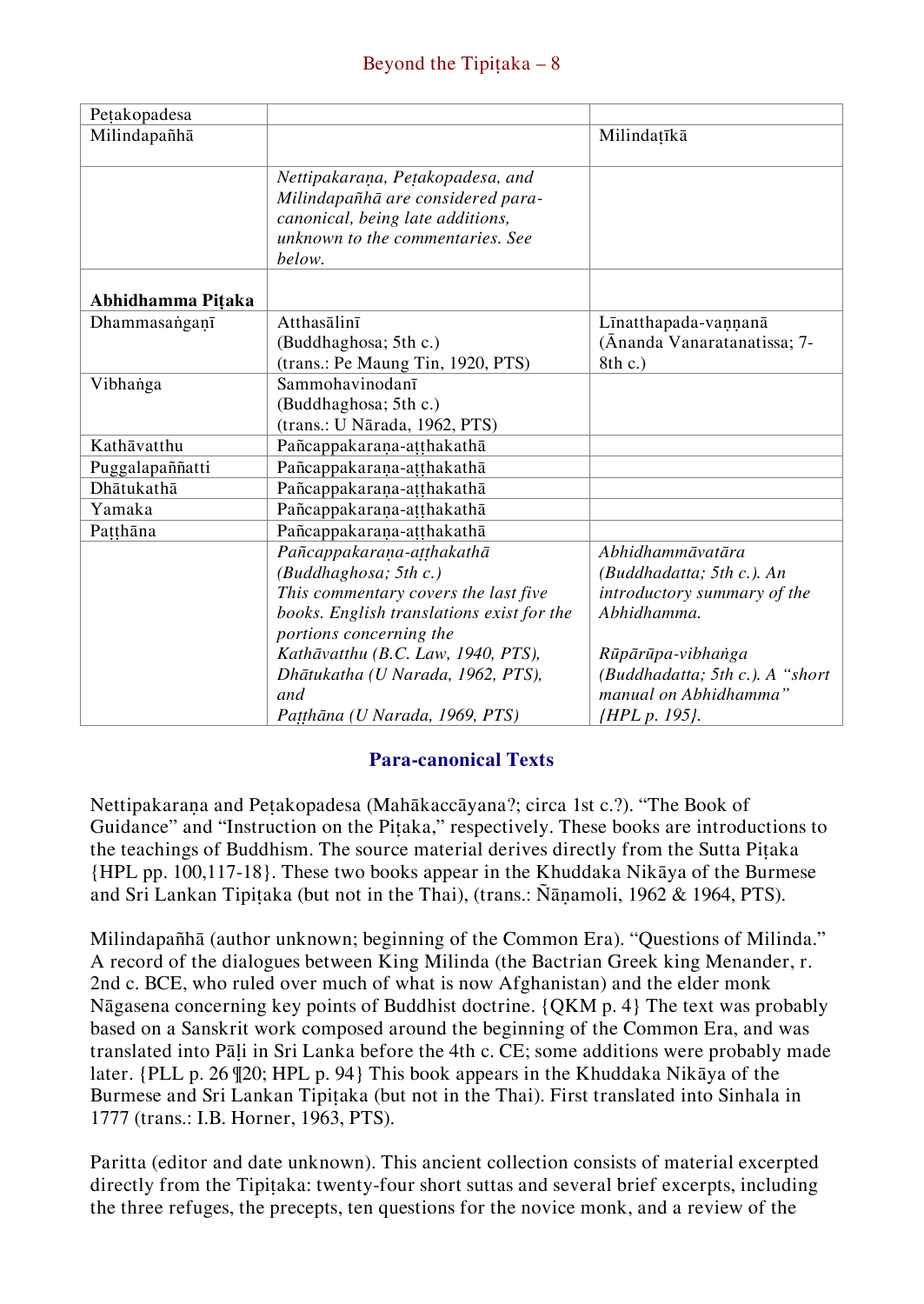thirty-two parts of the body. In Buddhist countries monks often recite passages from the Paritta during important ceremonial gatherings (special full-moon days, cremation ceremonies, blessings, dedications of new temples, etc.) The Paritta texts have long been regarded as conferring special powers of protection upon those who hear or recite them. (trans.: many; see, for example, The Book of Protection, by Piyadassī Thera, 1999, BPS)

Suttasaṅgaha (author unknown; before 10th c.). This is an esteemed collection of materials mainly from the Tipitaka, but with some excerpts from the commentaries (which is probably why it never made it to the Burmese canon at the 6th council). It appears to have been made as a sort of manual for preachers, containing passages on the Gradual Path (Anupubbakathā).

#### <span id="page-9-0"></span>**Chronicles and Historical Accounts**

Dīpavaṁsa (author unknown; after 4th c.). The "Island Chronicle." This book, the first known book written in (and about) Sri Lanka, details the early Buddhist history of the island, from the Buddha's legendary first visits through the conversion of the island by Ven. Mahinda (3rd c. BCE) {HPL p. 53}.

Mahāvaṁsa (Mahānāma; 6th c.). "The Great Chronicle." A history of Sri Lanka from the first visits by the Buddha up until the turn of the 4th c. The text is based on the Dīpavaṁsa, but contains new material drawn from the Aṭṭhakathā (commentaries). {PLL p. 36 ¶28} This text has long served as a key reference for Buddhist historians and scholars. (trans.: W. Geiger & Mabel H. Bode, 1912, PTS).

Cūḷavaṁsa (various authors). "The Lesser Chronicle." A continuation of the Mahāvaṁsa, extending from the turn of the 4th c. until the fall of the last Sinhalese king of Kandy (1815). {PLL p. 44 ¶38} Its contributors were: Dhammakitti (12th c.), an anonymous author prior to the 18th c., Tibbotuvave Buddharakkhita (18th c.), and Hiddakuve Sumangala (1877). Many historians now consider the Cūḷavaṁsa to be an integral part of the Mahāvaṁsa, the artificial distinction between the two Chronicles having been introduced in the late 19th c. by the great Pali scholar Wilhelm Geiger {HPL p. 81}. (trans.: Mrs. C. Mabel Rickmers, 1929, PTS).

Vaṁsatthappakāsinī (author unknown; 6th c.). Commentary of the Mahāvaṁsa. Since the Mahāvaṁsa itself is an expansion of the shorter Dīpavaṁsa, the Vaṁsatthappakāsinī is usually considered a sub-commentary ( $t\bar{t}$ kā) {PLL p. 42 ¶35}.

Mahābodhivaṁsa (Upatissa; 11th c.). This account of the sacred bodhi tree of Anuradhapura, Sri Lanka, is mostly a compilation of material from older texts, including the Mahāvaṁsa {PLL p. 36-37 ¶29}. This book is venerated in Sri Lanka and "has given rise to well over fifty subsidiary titles in both Pāli and Sinhala" {HPL p. 78}.<sup>7</sup>

Thūpavaṁsa (Vācissara; 12th c.). A chronicle of the Mahāthūpa (Great Stūpa) in Anuradhapura, Sri Lanka {HPL p. 163}. This work is "merely a compilation of pieces

 $<sup>7</sup>$  The bodhi tree at Anuradhapura continues to be an important destination for millions of</sup> Buddhist pilgrims. This gigantic tree is said to be a direct descendant of a cutting that was taken from the original bodhi tree under which the Buddha gained enlightenment, and was brought (ca. 240 BCE) by Ven. Sister Saṅghamittā on a missionary expedition to Anuradhapura.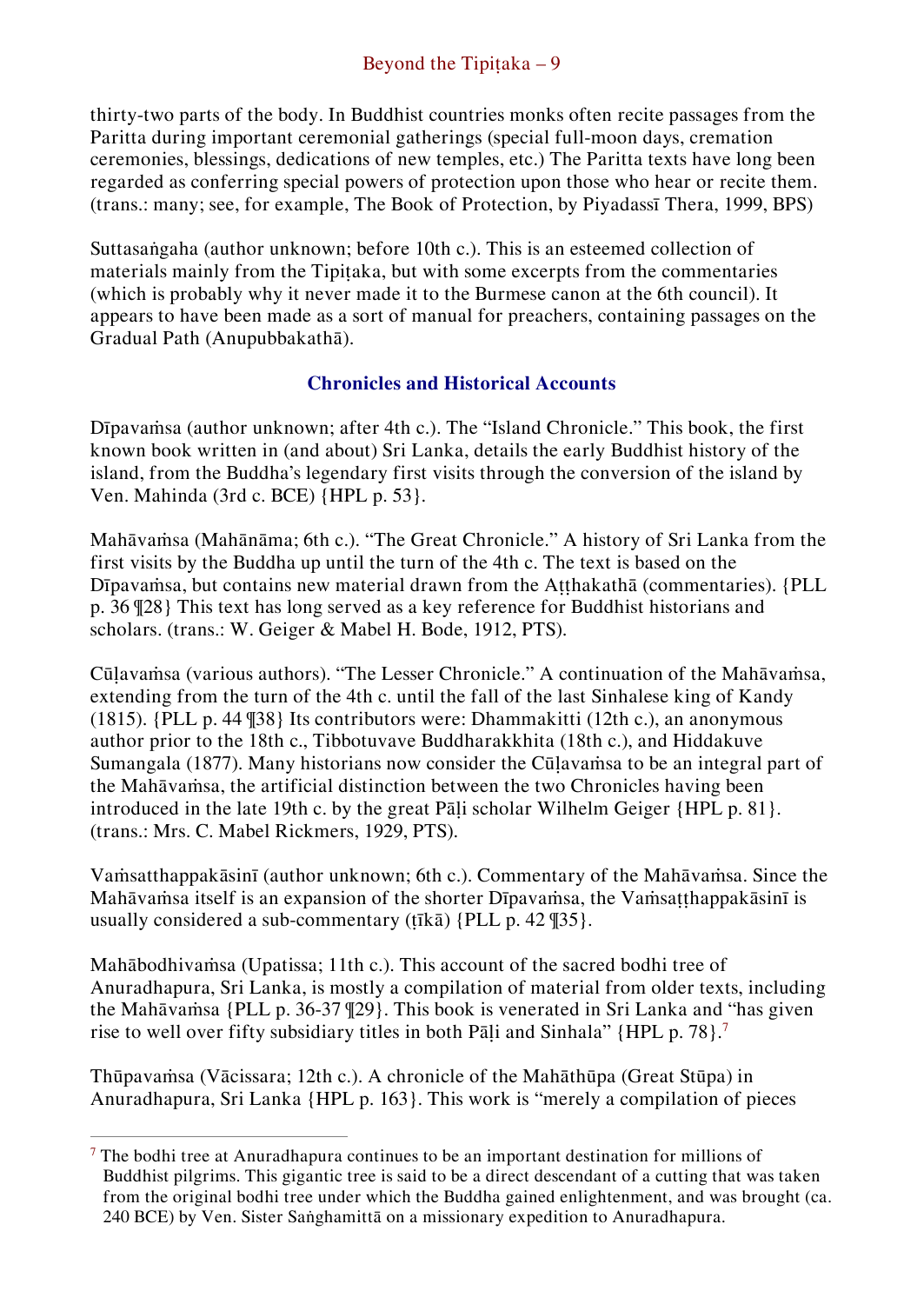from Nidānakathā [the introduction to the Jātakatthavaṇṇanā], Samantapāsādikā, and Mahāvaṁsa with its tīkā [Vaṁsatthappakasinī]" {PLL p. 41 ¶34}.

Dāthāvamsa (Dhammakitti; 13th c.). A poem recounting the early history of the sacred Tooth Relic of the Buddha, from the time of its removal from the Buddha's funeral pyre until the building of the first temple in Anuradhapura, Sri Lanka (4th c.) {HPL pp. 40- 41}. This work is based on material found in the Mahāvaṁsa along with additions that were "probably culled from local tradition of Ceylon" {PLL p. 41 ¶34}.<sup>8</sup>

Samantakūṭavaṇṇanā (Vedehatthera; 13th c.). "Description of the Adam's Peak." A poem in 796 stanzas that deals with the story of the Buddha's life and the legends of his three visits to Sri Lanka, including his third visit, during which it is said he left the print of his left foot on the summit of what is today known as Adam's Peak {PLL p. 43 ¶36}.<sup>9</sup> (trans.: A. Hazelwood, 1986, PTS)

Hatthavanagalla-vihāravaṁsa (author unknown; 13th c.). The life story, in prose and verse, of the Buddhist king Sirisaṅghabodhi (r. 247-249) of Anuradhapura, Sri Lanka {HPL p. 55}. First translated into Sinhala in 14th c.

Saddhamma-saṅgaha (Dhammakitti Mahāsami; Thai; 14th c.). An outline of the literary and ecclesiastical history of Buddhism, including the first four councils, the first writing of Tipitaka, and the writing of the tīkās (sub-commentaries). The source material for this book comes from the Tipitaka and the Atthakathās {HPL p. 129-30}.

Cha-kesadhātuvaṁsa (unknown Burmese author). A short history of the construction of six stūpas that enshrine the hair relics that the Buddha personally gave to six arahants {HPL pp. 36-37}.

Gandhavaṁsa (unknown Burmese author; 19th c.?). A catalog of ancient Buddhist commentators and their works {PLL p. 48 ¶44.5}.

Sāsanavaṁsa (Paññasāmin; Burmese; 19th c.). A history of Buddhism in India until the third Council, and then in Sri Lanka and other countries to which Buddhist missions had been sent. The source texts for this work include the Samantapāsādikā, Dīpavaṁsa, Mahāvaṁsa, and the Burmese chronicles {PLL p. 49 ¶44}. (trans.: B.C. Law, 1952, PTS)

## <span id="page-10-0"></span>**The Life of the Buddha**

Jinālaṅkāra (Buddharakkhita; 12th c.). This poem of 278 verses gives an account of the Buddha's life up until his enlightenment {PLL p. 41 ¶34.3}.

Anāgata-vaṁsa (Mahākassapa of Cola; 12th c.?). The life story of Metteyya, the next Buddha, told in verse {HPL p. 9}.

 $\overline{a}$ <sup>8</sup> The Tooth Relic – now enshrined in the Sacred Temple of the Tooth in Kandy, Sri Lanka – is still a favorite destination for pilgrims.

<sup>9</sup> Adam's Peak, in the central forests of the island, continues to be a celebrated pilgrimage spot for Sri Lankan Buddhists.).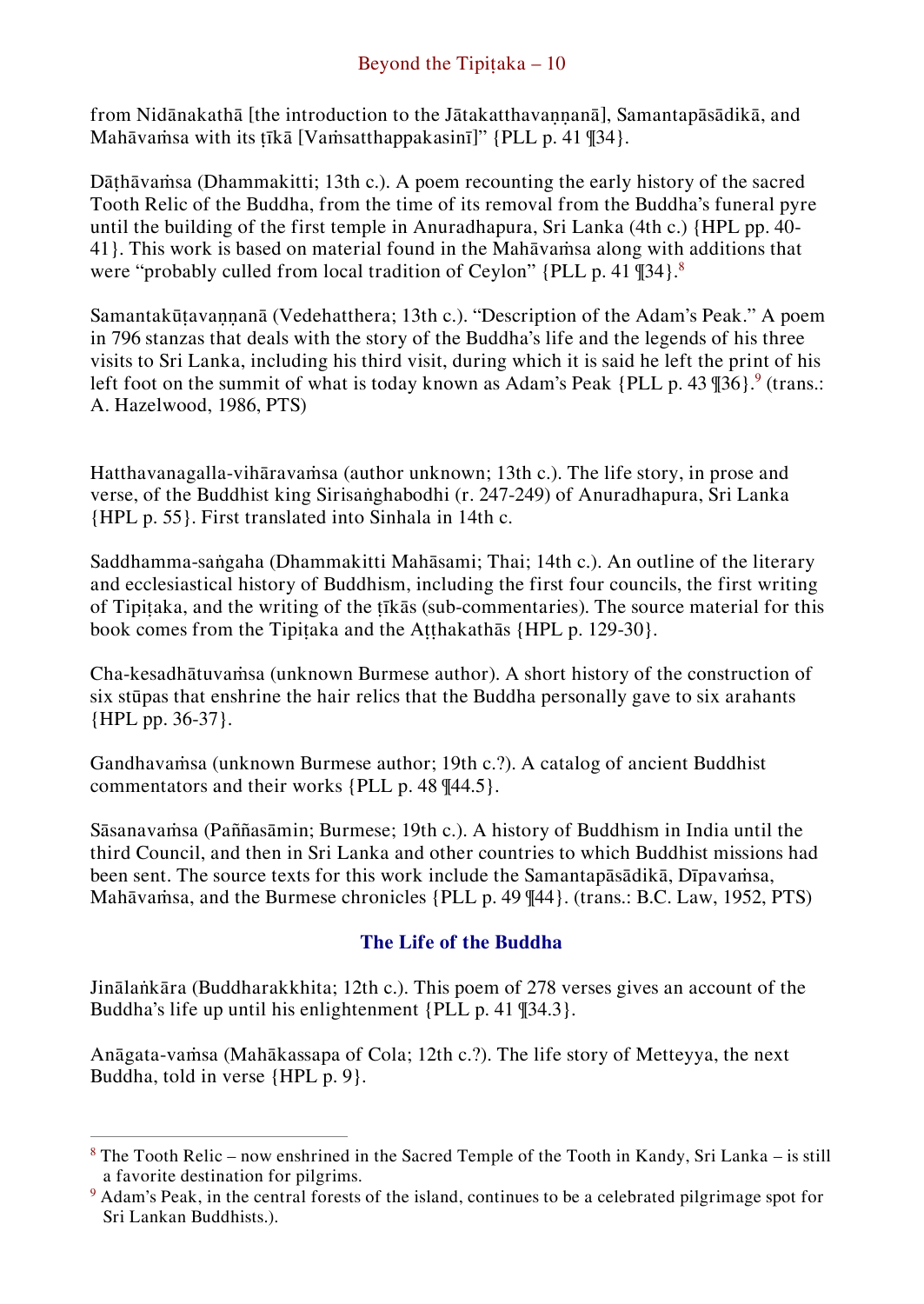Jinacarita (Medhankara; 13th c.). An account of the life of the Buddha, told in a poem of 472 verses {HPL p. 64}. (trans: Ānandajoti Bhikkhu: The Life of the Victorious Buddha, 2006).

Pajjamadhu (Buddhapiya Dipankara; 13th c.). A poem of 104 stanzas in praise of the Buddha's physical beauty and wisdom {PLL p. 44}.

Jinakālamālī (Ratanapañña; Thai; 16th c.). This account of the life of the Buddha begins with his birth in a previous life as the Indian King Sattutāpa, and continues through successive lives until his final birth as Siddhattha Gotama. It also includes descriptions of the Buddha's visits to Sri Lanka, the establishment of Buddhism there, and the early rise of Buddhism in Thailand. {HPL p. 65} (trans.: N.A. Jayawickrama, 1962, PTS).

#### <span id="page-11-0"></span>**Abhidhamma Manuals**

Saccasaṅkhepa (Cūḷa-Dhammapāla; South Indian; 7th c.). "Elements of Truth." A "short treatise on Abhidhamma" {HPL p. 125; PLL p. 34 ¶26}.

Abhidhammattha-saṅgaha (Anuruddha; 10th c.?). A summary of the Abhidhamma, used to this day as an introductory text to Abhidhamma. (trans.: S.Z. Aung and Mrs. C.A.F. Rhys Davids, 1910, PTS; an excellent modern English translation of this text is in Bhikkhu Bodhi's A Comprehensive Manual of Abhidhamma, 1993, BPS).

Nāmarūpa-pariccheda (Anuruddha; 10th c.?). An "introduction to the study of Abhidhamma," in verse form {HPL p. 99}.

Paramattha-vinicchaya (Anuruddha; 10th c.?). An "Abhidhamma text" {HPL p. 113}.

Khemappakaraṇa (Nāmarūpa-samāsa) (Khema; 10th c.). A "short manual on the Abhidhamma" {HPL p. 73}.

Mohavicchedanī (Mahākassapa of Cola; 12th c.). A manual on the mātikās (topics) of the seven books of the Abhidhamma. One of the last Pāli works written in India {HPL pp. 97-98}.

Nāmacāradīpakā (Chappata; Burmese; 15th c.). A "work on Abhidhamma" {HPL p. 193}.

#### <span id="page-11-1"></span>**Miscellaneous**

Vimuttimagga (Upatissa; 1st c.). "The Path of Freedom." A short manual summarizing the path of Buddhist practice. The original Pāḷi text was long believed to have been lost; for centuries, discussions about the text therefore relied on a 5th c. Chinese edition. A Pāli edition was published in 1963, but it back-translated {HPL p. 175-6}. (trans.: Ehara, Soma Thera, and Kheminda Thera, 1967, BPS)

Visuddhimagga (Buddhaghosa; 5th c.). "The Path of Purification." An important manual of Buddhist meditation, based on both the Pāḷi Tipiṭaka and the ancient Sinhala commentaries. This was Buddhaghosa's first opus, written at the behest of the elders of the Mahāvihāra community "in order to test his abilities prior to entrusting him with the weighty and responsible task of translating the Sinhala commentaries into Pāli" {EHBC p.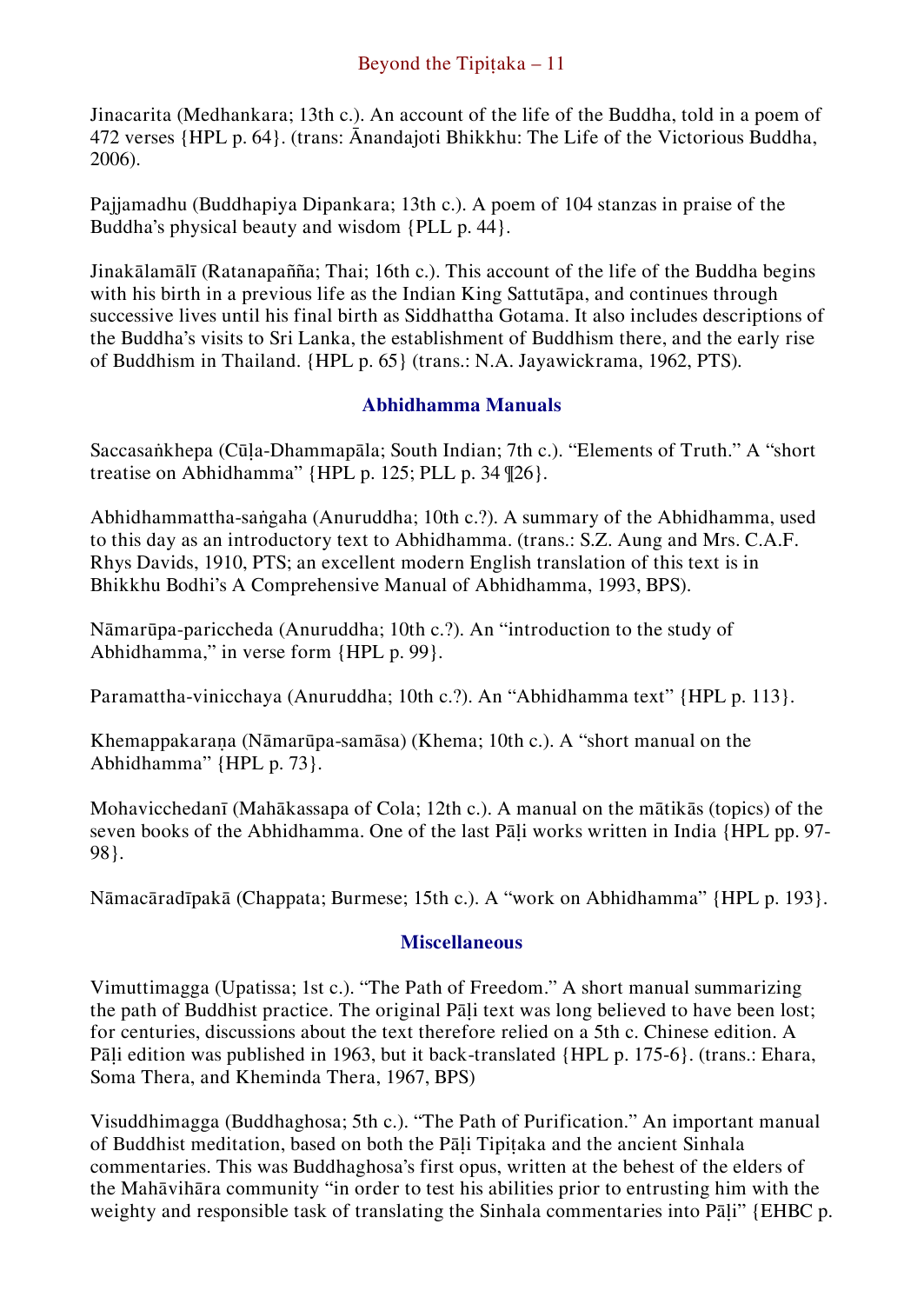4}. The Visuddhimagga's emphasis on meditation practices that are scarcely mentioned in the suttas (the kasiṇa meditations) fueled a controversy concerning the relationship between jhāna and vipassana that persists to this day {BR p.145}. (trans.: Pe Maung Tin, 1923-31, PTS; Ñāṇamoli Thera, 1956, BPS)

Paramatthamañjusa (Dhammapāla; 6th c.). Commentary on the Visuddhimagga. This, the earliest of all the tīkās, "explains in detail the brief references found in the Visuddhimagga...[,] provides a storehouse of traditional interpretations" of Dhamma, and provides discussions on Pāḷi grammar {HPL p. 111-13}.

Khuddasikkhā (Dhammasiri; after 11th c.) and Mūlasikkhā (Mahāsāmin; after 11th c.). These are short summaries on monastic discipline, meant to be learned by heart {PLL p. 35 ¶27}.

Upāsaka-janālaṅkāra (Sihala Acariya Ānanda Mahāthera; 13th c.). "A Pāḷi manual dealing with the Buddha's teachings for laymen" {HPL p. 168}.

Sārasaṅgaha (Siddhattha; 13th c.). A "manual of Dhamma" in prose and verse {HPL p. 141}.

Sandesakathā and Sīma-vivāda-vinicchaya-kathā (both by an unknown Burmese author; 19th c.). These two works "throw interesting sidelight on the relation between Ceylon and Burma." {PLL p. 48 ¶44}

Pañcagatidīpanī (author and date unknown). A poem of 114 stanzas that describes the five forms of rebirth: in hell, as an animal, as a hungry shade (peta), as a human, or as a celestial being (deva) {PLL p. 45 ¶40}.

Saddhammopāyana (author and date unknown). A collection of 629 short verses in praise of the Dhamma {PLL p. 46 ¶41}.

Telakathā-gāthā (author and date unknown). "The Oil-Cauldron Verses." A poem whose 98 stanzas "are ascribed to a Thera [senior monk] who was condemned to be thrown into a vessel full of boiling oil. He had been falsely accused of indirectly rendering help in an intrigue of the wife of King Tissa... The boiling oil cannot injure the Thera and he pronounces" stanzas that "deal with death and thought of death, of transience, of suffering, and of the unreality of the soul, etc." {PLL p. 46 ¶41}.

## <span id="page-12-0"></span>**Sources**

The Buddhist Religion (fourth edition), ("BR") by Richard H. Robinson and Willard L. Johnson (Belmont, California: Wadsworth, 1997).

Early History of Buddhism in Ceylon, ("EHBC") by E.W. Adikaram (Dehiwala, Sri Lanka: The Buddhist Cultural Centre, 1994).

Guide to Tipitaka, by U Ko Lay (New Delhi: Sri Satguru Publications, 1990).